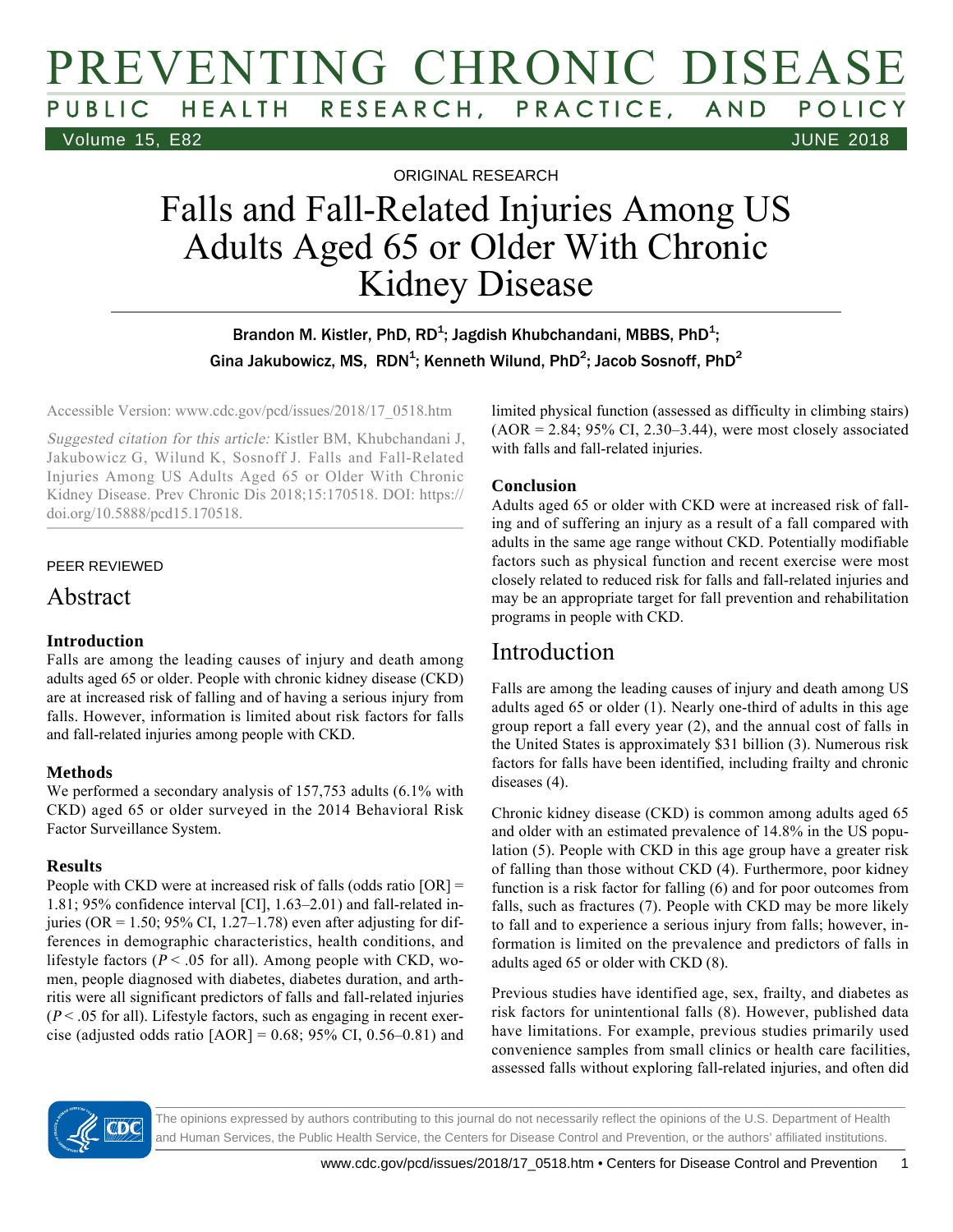not focus on older adults. Thus, these studies provided limited assessments of health, lifestyle, and demographic factors that may influence prevalence of falls or CKD. The limited samples in these previous studies, although providing valuable information, have led to conflicting results in relation to many risk factors. For example, some studies of people with CKD found that men were at increased risk of falling (9), whereas others found that women were more likely to fall (10,11). Thus, the purpose of this study was to assess the prevalence of CKD and falls in a large national sample of US adults aged 65 or older and to explore the association between falls, CKD, health risk factors, and demographic characteristics.

### Methods

### Study design and participants

We conducted a secondary analysis of data from the 2014 Behavioral Risk Factor Surveillance System (BRFSS). BRFSS is conducted annually by the Centers for Disease Control and Prevention (CDC) to measure behavioral and health risk factors and diseases in US adults. BRFSS is a telephone survey that uses random-digit dialing to randomly select civilian noninstitutionalized adults aged 18 or older. In 2014, BRFSS data were collected from adults across all 50 states and the District of Columbia. BRFSS uses a complex multistage sampling procedure and design weights to adjust for the unequal probability of being selected, for noncoverage, and for nonresponses. This is to ensure the creation of equal population estimates for each geographic region. The combined landline and cellular telephone median weighted response rate was 47.0% (landline telephones, 48.7%; cellular telephones, 40.5%). The BRFSS questionnaire consists of 3 parts: 1) core questions, which are a standard set of questions that all participating states and territories must administer; 2) optional modules; and 3) stateadded questions, that is, questions on specific topics that states can choose to include in response to state-specific health concerns. Additional details about BRFSS survey methods, sampling, and response rates are available (12). Because BRFSS is approved by CDC's institutional review board (IRB) and because our study used de-identified publicly available data, did not recruit human subjects, and had no direct contact with study participants, no additional approval was required from the authors' IRBs.

#### **Measures**

Demographic characteristics and chronic kidney disease. We included all adults aged 65 or older who participated in the 2014 BRFSS ( $N = 157,753$ ). BRFSS also collected data on participants' sex, race, marital status, employment, and education through structured and closed-format questions; we used these demographic variables for our analysis. BRFSS 2014 asked respondents about history of diagnosis of various chronic conditions including CKD with response options of yes, no, or don't know. The CKD diagnosis question was, "Has a doctor, nurse, or other health professional ever told you that you have kidney disease (excluding kidney stone, bladder infection, or incontinence)?" (12). Respondents were categorized into 2 groups based on a history of CKD to assess differences in demographic characteristics and lifestyle factors (ie, CKD group vs non-CKD group).

Health, lifestyle, and disease conditions. Study participants were asked if they had ever been diagnosed with arthritis, diabetes, or cancer (with response options of yes, no, or don't know). Response options to questions on current smoking, heavy drinking, difficulty walking, and health coverage were yes or no. Body mass index (BMI) (weight in kg/height in  $m<sup>2</sup>$ ) was computed on the basis of self-reported height and weight. A single item assessed participants' current general health (with response options of excellent, very good, good, fair, and poor) (12). For prevalence of falls and fall-related injuries, the 2014 BRFSS asked 2 questions: 1) In the past 12 months, how many times have you fallen and 2) how many of these falls caused an injury. The responses were categorized as no for 0 events and yes for 1 or more falls or fall-related injury events (12). CKD and non-CKD groups were compared for differences in these health and disease variables.

### Data analysis

We first computed descriptive statistics (eg, percentages, frequencies) for all study variables and measures (ie, demographics, lifestyle behaviors, and chronic conditions). Using  $\chi^2$  tests we explored the differences in these variables between respondents with a history of CKD versus those without. Second, we used the binary variable history of CKD (yes vs no) as an independent variable to predict the odds of falls and fall-related injuries. In multivariate logistic regression analysis, falls and fall-related injuries were used as an outcome, with CKD as a predictor, and we computed adjusted odds for falls and fall-related injuries after adjusting for demographic characteristics of study participants, their lifestyle and health behaviors, and history of comorbid conditions that may be associated with falls or CKD. All analyses were performed by using the complex sample survey data analysis procedures in SPSS version 24 (IBM Corp). Statistical significance was set a priori at  $P < .05$ .

### Results

Most study participants were white (79%), female (56%), retired (72%), and married or living with a partner (56%). Slightly more than a quarter of the participants were obese (28%), reported difficulty in walking (27%), and had poor or fair health (26%). In relation to falls, almost a third of participants (29%) had a fall in the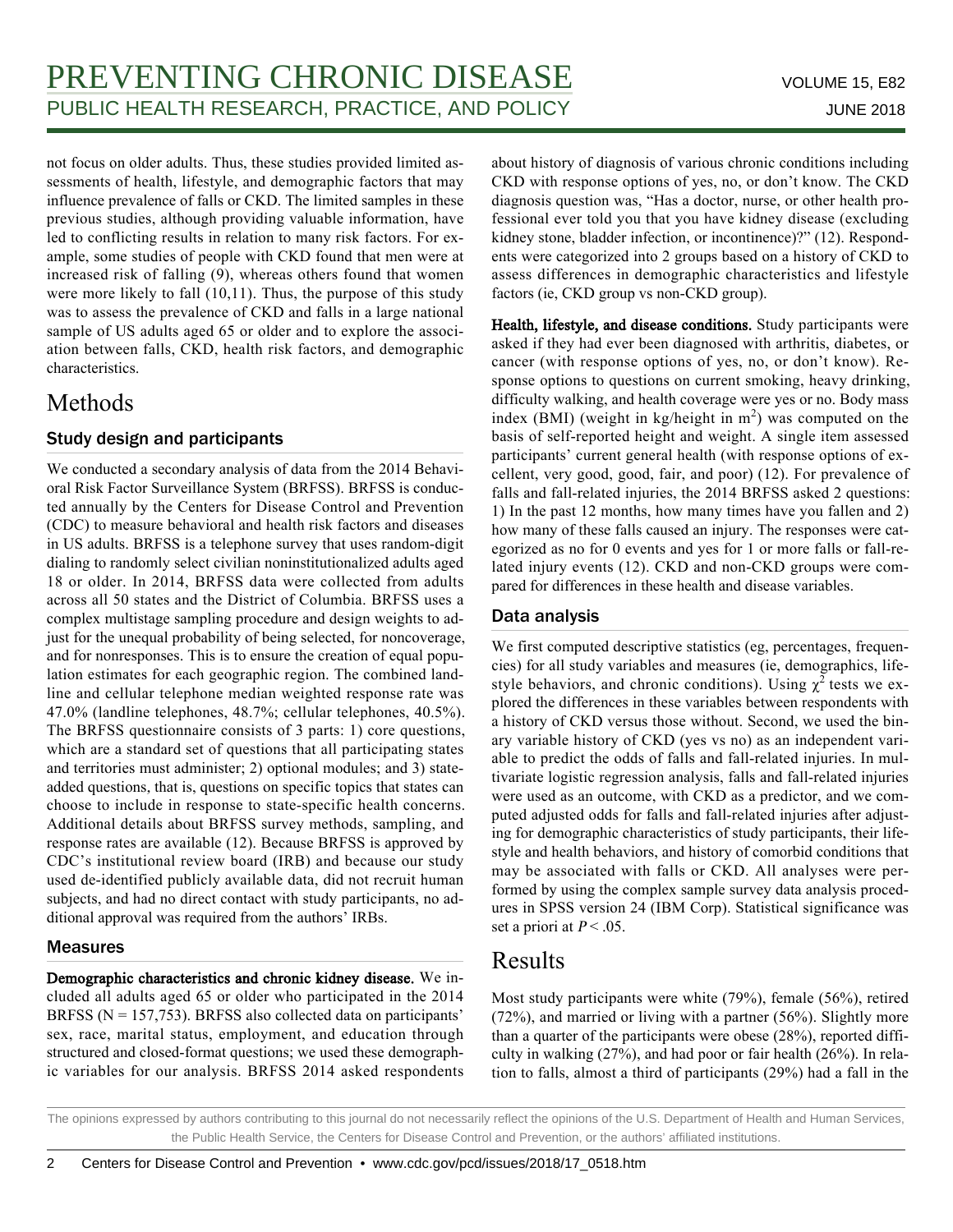past 12 months, and 10% had a serious injury resulting from the fall. Less than a tenth of participants reported a history of CKD (6.1%). A comparison of adults aged 65 or older with and without CKD revealed differences based on demographic characteristics, lifestyle behaviors, and comorbid conditions between adults with and without CKD (Table 1).

In a logistic regression analysis (Table 2), we found that people with CKD were more likely to report having falls ( $OR = 1.81$ ; 95% CI, 1.63–2.01), even after adjusting for demographics, lifestyle behaviors, and comorbid conditions (adjusted odds ratio  $[AOR] = 1.26$ ; 95% CI, 1.13–1.47). Moreover, 37.4% of those who fell had a fall-related injury, with injuries occurring more frequently among people with CKD (OR =  $1.50$ ; 95% CI, 1.27-1.78), even after adjusting for demographic characteristics, lifestyle behaviors, and comorbid conditions (AOR = 1.23; 95% CI, 1.04–1.40).

Among patients with CKD, men were significantly less likely than women to fall (AOR =  $0.79$ ; 95% CI, 0.65–0.93) and have fall-related injuries (AOR =  $0.59$ ;  $95\%$  CI,  $0.44-0.80$ ), after adjusting for race and age (Table 3). Having a diagnosis of diabetes was associated with an increased likelihood of falling (AOR = 1.25; 95% CI, 1.02–1.53), and the length of time since diabetes diagnosis was associated with both falls and fall-related injuries. People with CKD and arthritis were more likely to fall  $(AOR = 1.79; 95\% \text{ CI},$ 1.46–2.20) and have fall-related injuries (AOR =  $1.54$ ; 95% CI, 1.06–2.24), whereas people with cancer were more likely to have a fall-related injury only (AOR = 1.50; 95% CI, 1.04–2.15). Lifestyle factors such as engaging in recent exercise  $(AOR = 0.68)$ ; 95% CI, 0.56–0.81) and limited physical function (assessed as difficulty in climbing stairs)  $(AOR = 2.84; 95\% \text{ CI}, 2.30-3.44)$  were most strongly associated with both falls and fall-related injuries.

### Discussion

We used secondary data from the 2014 BRFSS to study the relationship between falls in noninstitutionalized adults with and without CKD. After accounting for multiple demographic characteristics, lifestyle factors, and chronic disorders, people with CKD aged 65 and older had a higher prevalence of falls and fall-related injuries than those without CKD. Among people with CKD, multiple lifestyle factors (eg, not currently engaging in physical activity, difficulty climbing stairs) and comorbid conditions (diabetes, diabetes duration, cancer, and arthritis) were found to significantly influence the probability of falls and fall-related injuries. Factors related to exercise and physical function were most closely related to falls and fall-related injuries, suggesting that these may be potential targets of fall-prevention strategies in older adults with CKD.

Our findings are consistent with previous reports that found that patients with CKD (4) and those who have advanced to end-stage kidney disease (ESKD) (10,11,13) are at increased risk of falling. Numerous physiological changes associated with CKD, such as uremic neuropathy and muscle wasting and weakness may explain the increased risk of falling. Furthermore, changes in bone and mineral metabolism leading to weak, brittle bones may lead to an increased propensity for fall-related injuries in people with CKD, especially those with ESKD (12). The increased risk of falls and fall-related injuries is a significant finding because of its strong relationship with poor clinical outcomes (13,14).

Previous studies of people with CKD identified numerous risk factors for falls, including age, sex, body weight, and education (8). However, these studies were primarily of small prospective cohorts and produced conflicting results in relation to some risk factors, such as sex. In our study, we used a large sample of US adults aged 65 and older and found that women with CKD were more likely than men to fall or have a fall-related injury. This is similar to the overall population of adults in the age group from BRFSS in which women were also found to be at greater risk of both falls and fall-related injuries than men (1). Furthermore, we did not find some previously identified demographic factors, such as BMI and education, to be significant predictors of falls in our study sample.

Previous studies also identified diabetes, a leading cause of CKD, as a risk factor for falls among people with CKD (14). Peripheral diabetic neuropathy is a common complication associated with poor glycemic control and can lead to balance and gait impairment, especially in activities such as walking, climbing, and descending stairs. (15). We previously reported greater gait impairments in CKD patients undergoing hemodialysis who also had diabetes compared with those who did not have diabetes (16). Despite these observations, previous studies of fall risk have not accounted for the duration of diabetes. In our study, we found that people with CKD aged 65 or older who were diagnosed with diabetes before age 65, and therefore would have likely lived with diabetes for longer than those diagnosed after 65, were more likely to suffer a fall or fall-related injury. This finding suggests that, similar to the non-CKD populations (17), the physiological changes associated with diabetes that lead to increased injury risk may take time to manifest and that early prevention and management of diabetes may reduce the risk of falls and fall-related injuries in older adults.

Although not as common as diabetes, cancer and arthritis increase fall risk in the general population and are common chronic disorders among people with CKD (4,18,19). In our study, we found

The opinions expressed by authors contributing to this journal do not necessarily reflect the opinions of the U.S. Department of Health and Human Services, the Public Health Service, the Centers for Disease Control and Prevention, or the authors' affiliated institutions.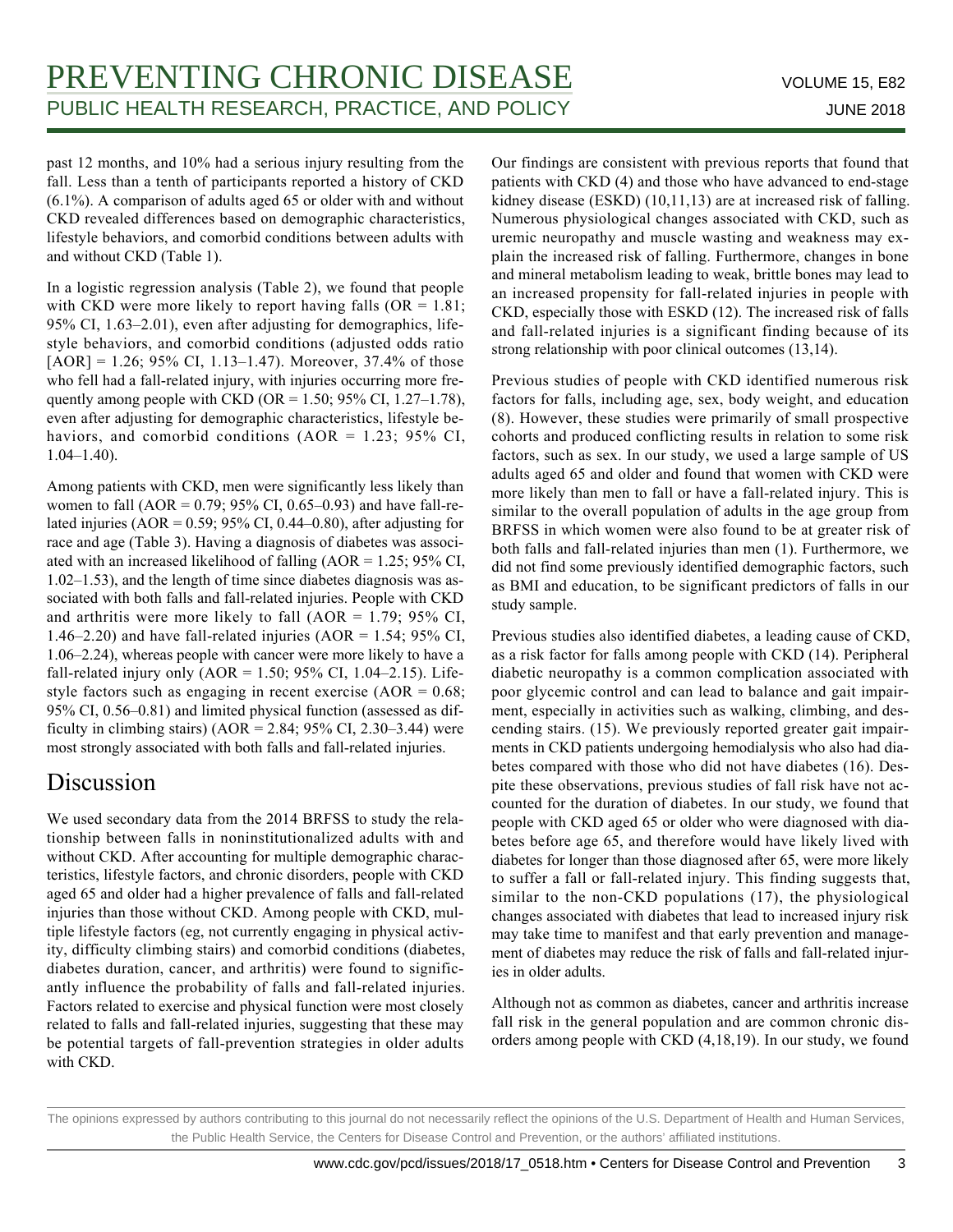that among people aged 65 and older, having cancer and CKD did not increase the risk of falling but did increase the likelihood of suffering a fall-related injury. This increase in injury risk may be due in part to the effect of cancer treatments on bone strength (20).

Factors related to poor health, reduced physical functioning, and chronic diseases had the largest influence on the probability of both falls and fall-related injuries. For example, a diagnosis of arthritis was associated with an increased likelihood of having both a fall and a fall-related injury. Frailty, a condition consisting of fatigue, weakness, and reduced physical activity, is a strong predictor of falls in both the elderly population and in people with CKD who have advanced to ESKD (9). A common strategy to prevent falls is improving strength and balance. We found that difficulty climbing stairs, a task that requires strength and balance (21), was most closely related to falls and fall-related injuries among people with CKD. Furthermore, the absence of exercise in the past month was also a strong predictor of falls and fall-related injuries. Physical function and exercise are potentially modifiable, cost effective, and evidence-based strategies available to enhance mobility. Our study suggests that as in other populations, exercise programs that target strength and balance may be an effective strategy for preventing falls and fall-related injuries among people with CKD, but prospective trials are needed (22).

Our study has several limitations. First, the BRFSS questionnaire relies on self-reported health and lifestyle factors. Self-reporting may have limitations such as recall bias, social desirability, and over- or underestimation of health-related variables. Second, this study was cross-sectional, and we cannot establish cause and effect relationships between variables. Third, BRFSS is a closedformat survey, limiting internal validity. Also, few BRFSS items measured CKD and falls, resulting in improper estimation of the nature and extent of CKD and falls. Finally, CKD is a complex phenomenon with a multitude of influences on disease causation and prognosis. Variables that may influence CKD outcome or progression were not captured (eg, diet and nutritional status). People with CKD may not always be available to answer questionnaires such as BRFSS (eg, because of cognitive disabilities or hospitalization), limiting the external validity of our results and the ability to generalize our findings to all elderly adults with CKD. Despite these limitations, our study has several strengths. To our knowledge, this is the largest survey to examine risk factors for falls and fall-related injuries among people aged 65 and older with CKD. Furthermore, this study analyzed several demographic factors and lifestyle behaviors, which adds to the body of knowledge pertaining to CKD and falls in older adults.

The results of our study show that people with CKD have a higher likelihood of falling and having fall-related injuries. However, potentially modifiable factors such as recent exercise and difficulty climbing stairs were most closely related to falls and fall-related injuries. These findings suggest that among elderly people with CKD, as among other elderly populations at risk for falls, poor physical function and balance may be appropriate targets of multifactorial fall-prevention strategies.

# Acknowledgments

This research received no funding from any funding agency in the public, commercial, or not-for-profit sectors. No copyrighted material, surveys, instruments, or tools were used in this study. The authors have no conflicts of interest.

## Author Information

Corresponding Author: Brandon M. Kistler, PhD, RD, Assistant Professor, Department of Nutrition and Health Science, 2000 W University Ave, Ball State University, Muncie, IN 47304. Telephone: 765-285-5959. Email: bmkistler@bsu.edu.

Author Affiliations: <sup>1</sup>Department of Nutrition and Health Science, Ball State University, Muncie, Indiana. <sup>2</sup>Department of Kinesiology and Community Health, University of Illinois at Urbana-Champaign, Urbana, Illinois.

## References

- 1. Bergen G, Stevens MR, Burns ER. Falls and fall injuries among adults aged ≥65 years — United States, 2014. MMWR Morb Mortal Wkly Rep 2016;65(37):993–8.
- 2. Tinetti ME, Speechley M, Ginter SF. Risk factors for falls among elderly persons living in the community. N Engl J Med 1988;319(26):1701–7.
- 3. Burns ER, Stevens JA, Lee R. The direct costs of fatal and non-fatal falls among older adults — United States. J Safety Res 2016;58:99–103.
- 4. Paliwal Y, Slattum PW, Ratliff SM. Chronic health conditions as a risk factor for falls among the community-dwelling US older adults: a zero-inflated regression modeling approach. BioMed Res Int 2017;2017:5146378.
- 5. United States Renal Data System. 2016 USRDS annual data report: Epidemiology of kidney disease in the United States. Bethesda (MD): National Institutes of Health, National Institute of Diabetes and Digestive and Kidney Diseases; 2016.
- 6. Dukas LC, Schacht E, Mazor Z, Stähelin HB. A new significant and independent risk factor for falls in elderly men and women: a low creatinine clearance of less than 65 ml/min. Osteoporos Int 2005;16(3):332–8.

The opinions expressed by authors contributing to this journal do not necessarily reflect the opinions of the U.S. Department of Health and Human Services, the Public Health Service, the Centers for Disease Control and Prevention, or the authors' affiliated institutions.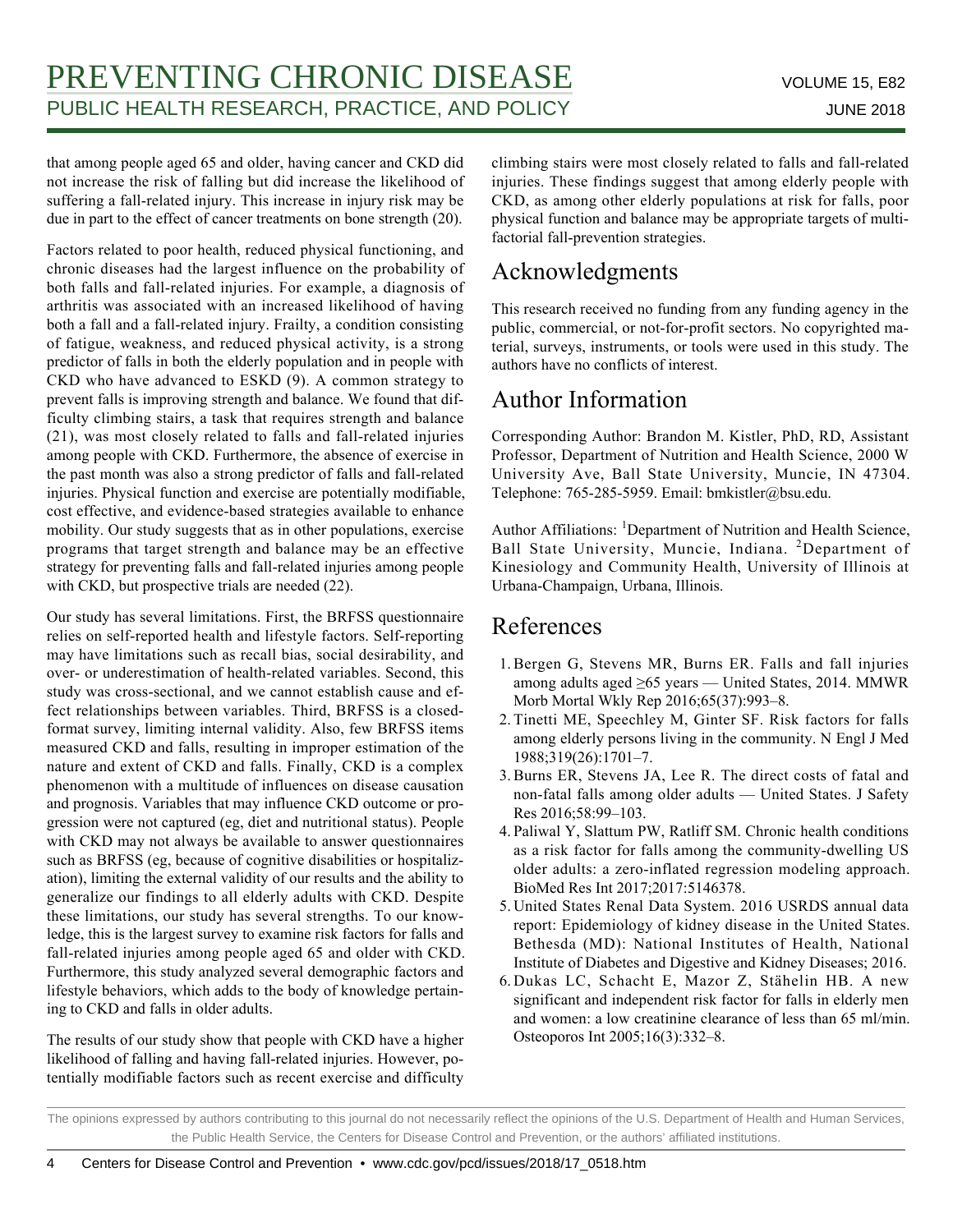- 7. Dukas L, Schacht E, Stähelin HB. In elderly men and women treated for osteoporosis a low creatinine clearance of <65 ml/ min is a risk factor for falls and fractures. Osteoporos Int 2005; 16(12):1683–90.
- 8. López-Soto PJ, De Giorgi A, Senno E, Tiseo R, Ferraresi A, Canella C, et al. Renal disease and accidental falls: a review of published evidence. BMC Nephrol 2015;16(1):176.
- 9. Cook WL, Tomlinson G, Donaldson M, Markowitz SN, Naglie G, Sobolev B, et al. Falls and fall-related injuries in older dialysis patients. Clin J Am Soc Nephrol 2006;1(6):1197–204.
- 10. McAdams-DeMarco MA, Suresh S, Law A, Salter ML, Gimenez LF, Jaar BG, et al. Frailty and falls among adult patients undergoing chronic hemodialysis: a prospective cohort study. BMC Nephrol 2013;14(1):224.
- Abdel-Rahman EM, Yan G, Turgut F, Balogun RA. Long-term 11. morbidity and mortality related to falls in hemodialysis patients: role of age and gender — a pilot study. Nephron Clin Pract 2011;118(3):c278–84.
- 12. Centers for Disease Control and Prevention. 2014 BRFSS survey data and documentation; 2015. https://www.cdc.gov/ brfss/annual\_data/annual\_2014.html. Accessed May 22, 2017.
- 13. Rossier A, Pruijm M, Hannane D, Burnier M, Teta D. Incidence, complications and risk factors for severe falls in patients on maintenance haemodialysis. Nephrol Dial Transplant 2012;27(1):352–7.
- 14. Bowling CB, Bromfield SG, Colantonio LD, Gutiérrez OM, Shimbo D, Reynolds K, et al. Association of reduced eGFR and albuminuria with serious fall injuries among older adults. Clin J Am Soc Nephrol 2016;11(7):1236–43.
- 15. Brown SJ, Handsaker JC, Bowling FL, Boulton AJM, Reeves ND. Diabetic peripheral neuropathy compromises balance during daily activities. Diabetes Care 2015;38(6):1116–22.
- 16. Shin S, Chung HR, Kistler BM, Fitschen PJ, Wilund KR, Sosnoff JJ. Effect of muscle strength on gait in hemodialysis patients with and without diabetes. Int J Rehabil Res 2014; 37(1):29–33.
- 17. Majumdar SR, Leslie WD, Lix LM, Morin SN, Johansson H, Oden A, et al. Longer duration of diabetes strongly impacts fracture risk assessment: the Manitoba BMD Cohort. J Clin Endocrinol Metab 2016;101(11):4489–96.
- 18. Wong G, Hayen A, Chapman JR, Webster AC, Wang JJ, Mitchell P, et al. Association of CKD and cancer risk in older people. J Am Soc Nephrol 2009;20(6):1341–50.
- 19. Barbour KE, Stevens JA, Helmick CG, Luo YH, Murphy LB, Hootman JM, et al.; Centers for Disease Control and Prevention (CDC). Falls and fall injuries among adults with arthritis — United States, 2012. MMWR Morb Mortal Wkly Rep 2014;63(17):379–83.
- 20. Baxter NN, Habermann EB, Tepper JE, Durham SB, Virnig BA. Risk of pelvic fractures in older women following pelvic irradiation. JAMA 2005;294(20):2587–93.
- 21. Bennell K, Dobson F, Hinman R. Measures of physical performance assessments: Self-Paced Walk Test (SPWT), Stair Climb Test (SCT), Six-Minute Walk Test (6MWT), Chair Stand Test (CST), Timed Up & Go (TUG), Sock Test, Lift and Carry Test (LCT), and Car Task. Arthritis Care Res (Hoboken) 2011;63(Suppl 11):S350–70.
- 22. El-Khoury F, Cassou B, Charles MA, Dargent-Molina P. The effect of fall prevention exercise programmes on fall induced injuries in community dwelling older adults: systematic review and meta-analysis of randomised controlled trials. BMJ 2013; 347:f6234.

The opinions expressed by authors contributing to this journal do not necessarily reflect the opinions of the U.S. Department of Health and Human Services, the Public Health Service, the Centers for Disease Control and Prevention, or the authors' affiliated institutions.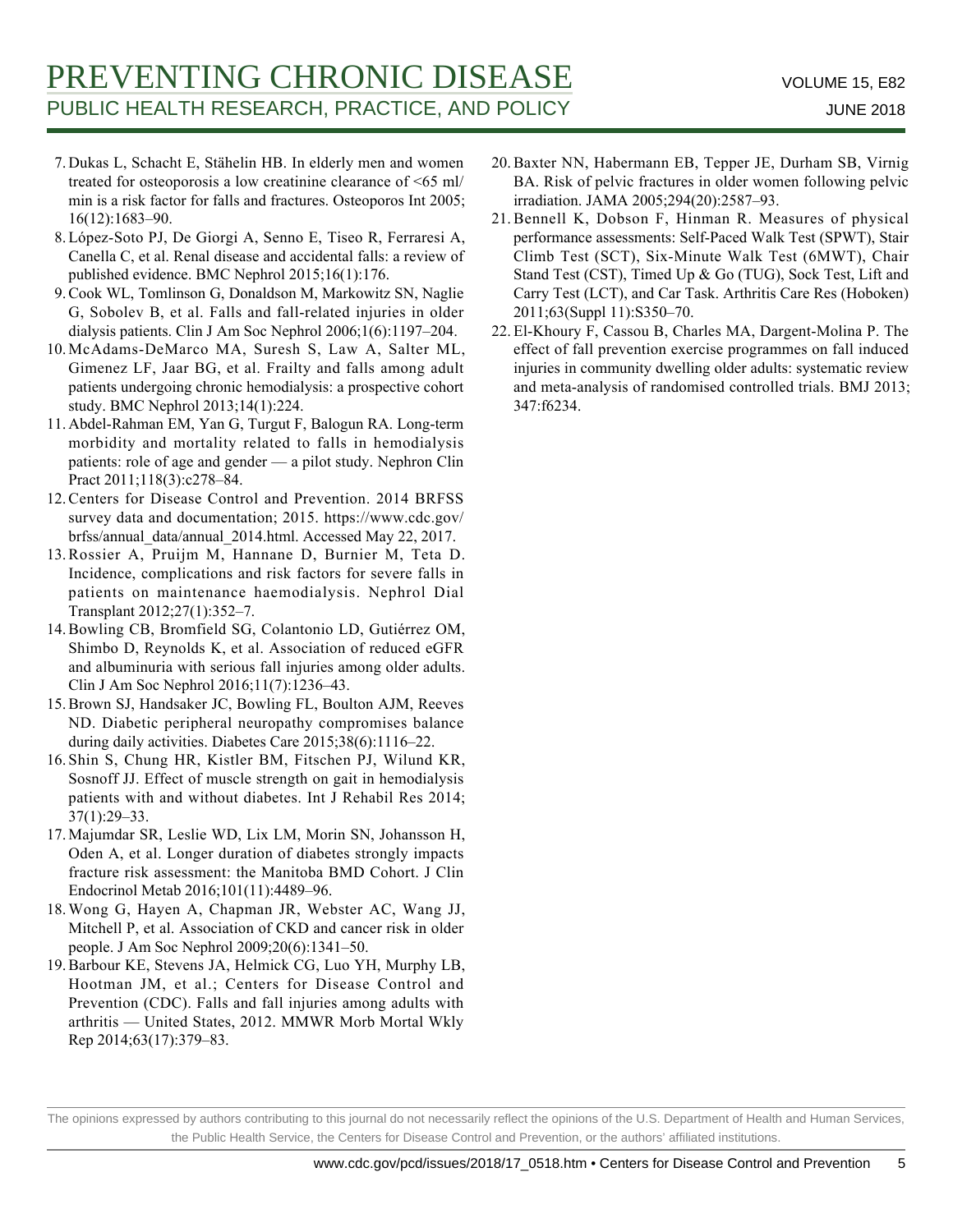## Tables

Table 1. Participant (N = 157,753) Characteristics, Study of Falls and Fall-Related Injuries Among US Adults Aged 65 or Older With Chronic Kidney Disease (CKD), Behavioral Risk Factor Surveillance System, 2014<sup>a</sup>

| Variable                                                                                                           | Total, N (%) | CKD, N (%), 9,116 | No CKD, N (%), 147,893 |  |  |
|--------------------------------------------------------------------------------------------------------------------|--------------|-------------------|------------------------|--|--|
| <b>Demographic Characteristics</b>                                                                                 |              |                   |                        |  |  |
| Sex                                                                                                                |              |                   |                        |  |  |
| Male                                                                                                               | 59,746 (44)  | 3,547(45)         | 55,924 (44)            |  |  |
| Female                                                                                                             | 98,007 (56)  | 5,569 (55)        | 91,969 (56)            |  |  |
| $Race^b$                                                                                                           |              |                   |                        |  |  |
| White                                                                                                              | 132,276 (79) | 7,431 (75)        | 124,845 (79)           |  |  |
| African-American                                                                                                   | 9,323(9)     | 699 (12)          | 8,624(9)               |  |  |
| Other                                                                                                              | 3,957(4)     | 254(4)            | 3,703(3)               |  |  |
| Multiracial                                                                                                        | 2,129(1)     | 167(1)            | 1,962(1)               |  |  |
| Hispanic                                                                                                           | 6,583(8)     | 406(8)            | 6,177(8)               |  |  |
| Marital status <sup>b</sup>                                                                                        |              |                   |                        |  |  |
| Married/ living with a partner                                                                                     | 76,769 (56)  | 4,065 (52)        | 72,433 (56)            |  |  |
| Separated/divorced                                                                                                 | 23,031 (14)  | 1,430(15)         | 21,475 (13)            |  |  |
| Widowed                                                                                                            | 49,687 (27)  | 3,154(31)         | 46,236 (26)            |  |  |
| Never married                                                                                                      | 7,212(4)     | 419(3)            | 6,750(4)               |  |  |
| Employment <sup>b</sup>                                                                                            |              |                   |                        |  |  |
| Employed for wages                                                                                                 | 15,544 (10)  | 501(5)            | 15,043 (10)            |  |  |
| Self-employed                                                                                                      | 8,707(5)     | 316(3)            | 8,391(5)               |  |  |
| Retired                                                                                                            | 112,707 (72) | 6,695(74)         | 106,012 (72)           |  |  |
| Other (unable to work, out of work, student, homemaker)                                                            | 18,567 (13)  | 1,535(18)         | 17,032 (13)            |  |  |
| Education <sup>b</sup>                                                                                             |              |                   |                        |  |  |
| ≤High school graduate                                                                                              | 65,267 (48)  | 4,005 (50)        | 61,262(48)             |  |  |
| >High school but <college graduate<="" td=""><td>40,050 (28)</td><td>2,445 (30)</td><td>37,605 (28)</td></college> | 40,050 (28)  | 2,445 (30)        | 37,605 (28)            |  |  |
| ≥College graduate                                                                                                  | 50,533 (23)  | 2,601(19)         | 47,932 (24)            |  |  |
| Physical Function, Health, and Lifestyle Factors                                                                   |              |                   |                        |  |  |
| General health <sup>b</sup>                                                                                        |              |                   |                        |  |  |
| Excellent                                                                                                          | 20,506 (12)  | 335(4)            | 20,143(13)             |  |  |
| Very good                                                                                                          | 47,064 (28)  | 1,353(14)         | 45,587 (29)            |  |  |
| Good                                                                                                               | 51,967 (33)  | 2,835(31)         | 48,881 (33)            |  |  |
| Fair                                                                                                               | 26,449 (18)  | 2,654(31)         | 23,609 (17)            |  |  |
| Poor                                                                                                               | 10,972 (8)   | 1,895 (20)        | 8,940(7)               |  |  |
| Access to health care                                                                                              |              |                   |                        |  |  |
| Yes                                                                                                                | 154,846 (98) | 8,976 (98)        | 145,870 (99)           |  |  |

<sup>a</sup> Not all BRFSS respondents answered the question about CKD. Percentages may not total 100% because of missing values. Percentages are rounded to the nearest whole number.

 $^{\text{b}}$  Significant differences between groups ( $P$  < .05).

(continued on next page)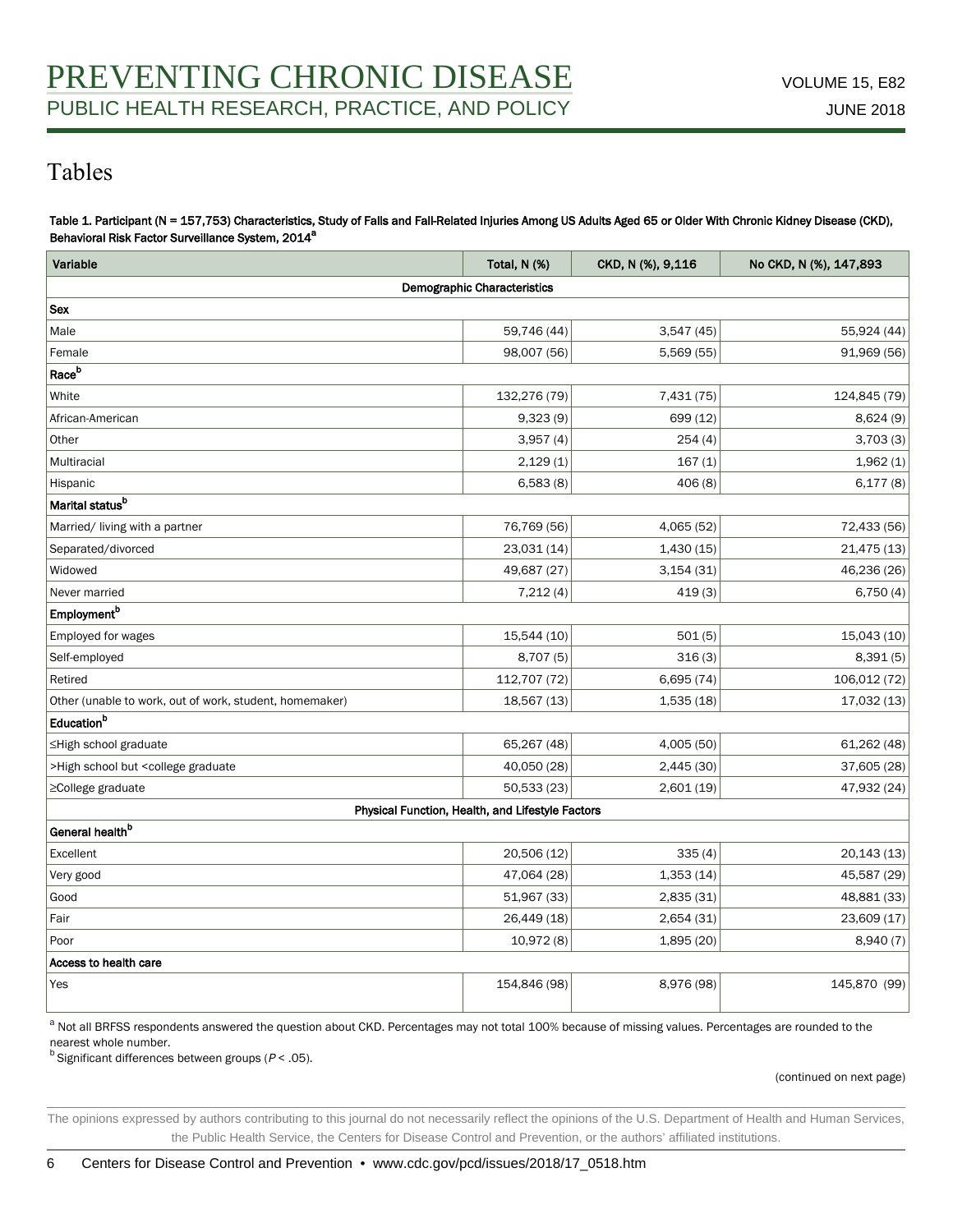#### (continued)

Table 1. Participant (N = 157,753) Characteristics, Study of Falls and Fall-Related Injuries Among US Adults Aged 65 or Older With Chronic Kidney Disease (CKD), Behavioral Risk Factor Surveillance System, 2014<sup>a</sup>

| Variable                                               | Total, N (%) | CKD, N (%), 9,116 | No CKD, N (%), 147,893 |
|--------------------------------------------------------|--------------|-------------------|------------------------|
| No                                                     | 1,789(2)     | 124(2)            | 1,665(1)               |
| <b>Current smoker</b>                                  | 12,736 (9)   | 650(7)            | 12,086 (9)             |
| Heavy drinker (men >2 drinks/day; women >1 drink/day)  | 5,900(4)     | 219(3)            | 5,681(4)               |
| Difficulty walking/climbing stairs <sup>b</sup>        | 40,615 (27)  | 4,471 (52)        | 36,198 (26)            |
| Engaged in any exercise in past month <sup>b</sup>     | 108,953 (69) | 5,189(56)         | 103,764 (69)           |
| Obese (BMI $\geq 30$ ) <sup>b</sup>                    | 39,566 (28)  | 3,162(38)         | 36,404 (27)            |
| Chronic conditions in addition to CKD (ever diagnosed) |              |                   |                        |
| Diabetes <sup>b</sup>                                  | 32,429 (23)  | 3,591(43)         | 28,838 (22)            |
| Cancer                                                 | 27,133 (17)  | 2,441 (29)        | 24,692 (16)            |
| Arthritisb                                             | 84,017 (53)  | 6,344(72)         | 77,673 (52)            |
| Had ≥1 falls in past year <sup>b</sup>                 | 43,885 (29)  | 3,529(41)         | 40,356 (28)            |
| Had fall-related injury in past year <sup>D</sup>      | 16,062 (10)  | 1,566(16)         | 14,496 (10)            |

<sup>a</sup> Not all BRFSS respondents answered the question about CKD. Percentages may not total 100% because of missing values. Percentages are rounded to the nearest whole number.

 $<sup>b</sup>$  Significant differences between groups ( $P < .05$ ).</sup>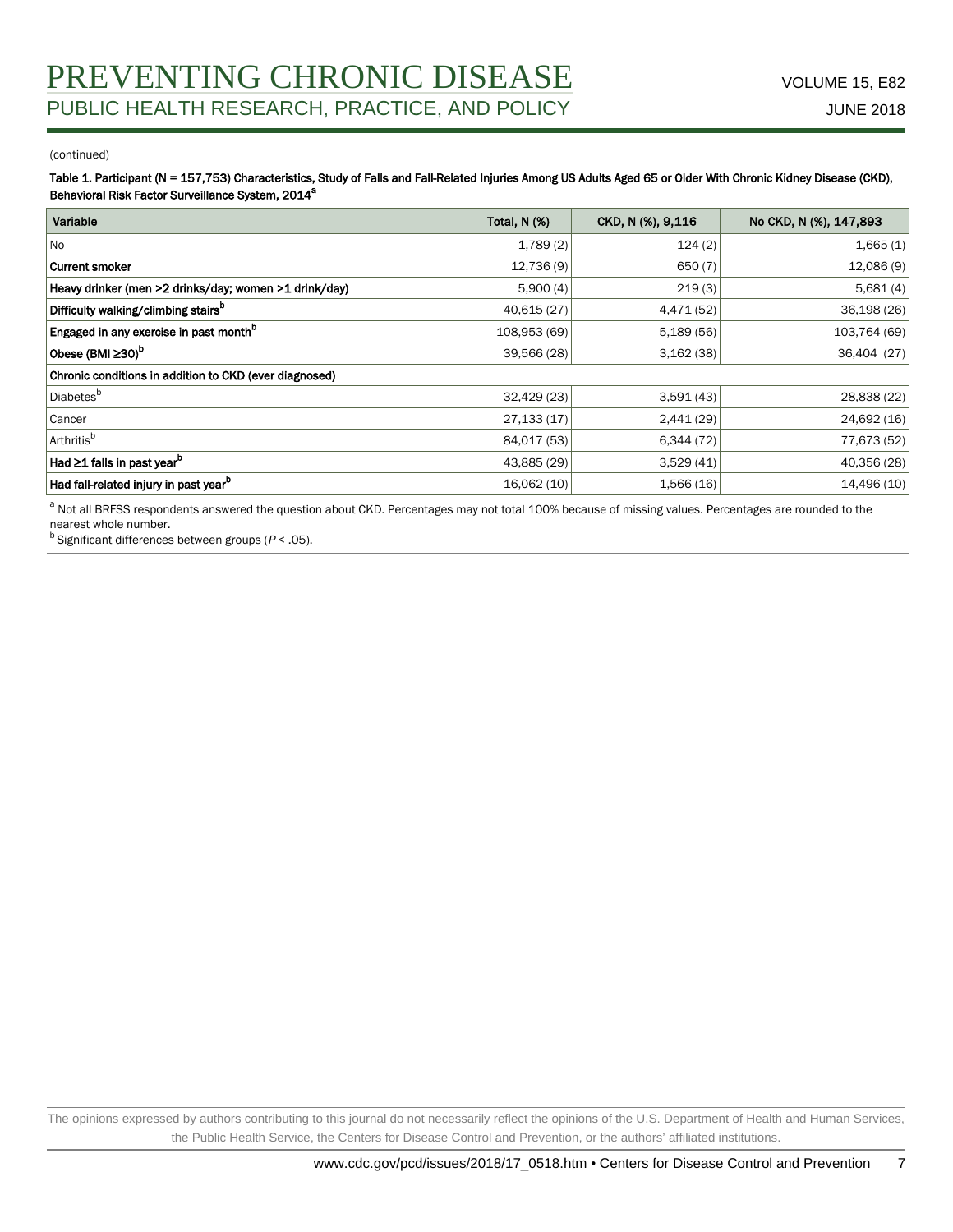#### Table 2. Probability of Falls and Fall-Related Injuries, Among US Adults (N = 157,753) Aged 65 or Older With Chronic Kidney Disease (CKD) (N = 9,116) and Without CKD (N = 147,893), Behavioral Risk Factor Surveillance System, 2014<sup>a</sup>

| <b>Predictors</b>                                                                                                                                    | OR (95% CI) Falls       | OR (95% CI) Fall-Related<br><b>Injury</b> |
|------------------------------------------------------------------------------------------------------------------------------------------------------|-------------------------|-------------------------------------------|
| <b>Model 1.</b> Compares CKD group vs non-CKD group                                                                                                  | $1.81(1.63 - 2.01)^{p}$ | 1.50 $(1.27 - 1.78)^{b}$                  |
| Model 2. Comparison in Model 1 adjusted for demographic characteristics from Table 1                                                                 | $1.75(1.58 - 1.94)^b$   | 1.46 $(1.24 - 1.72)^b$                    |
| Model 3. Comparison in Model 1 adjusted for physical function, health, and lifestyle factors from<br>Table 1                                         | $1.36(1.21 - 1.53)^c$   | $1.26(1.08 - 1.44)^{c}$                   |
| Model 4. Comparison in Model 1 adjusted for chronic conditions from Table 1                                                                          | $1.53(1.38 - 1.70)^{D}$ | 1.42 $(1.20 - 1.69)^{b}$                  |
| Model 5. Comparison in Model 1 adjusted for demographic characteristics and physical function,<br>health, and lifestyle characteristics from Table 1 | $1.32(1.18 - 1.48)^c$   | $1.25(1.06 - 1.49)^c$                     |
| Model 6. Comparison in Model 1 adjusted for demographic, physical function, health/lifestyle<br>characteristics and chronic conditions               | $1.26(1.13 - 1.47)^c$   | 1.23 $(1.04 - 1.40)^{c}$                  |

Abbreviations: CI, confidence interval; OR, odds ratio.

<sup>a</sup> Not all participants responded to the question about CKD.

 $<sup>b</sup>$  Indicates  $P < .001$ .</sup>

 $\textdegree$  Indicates  $P < .01$ .